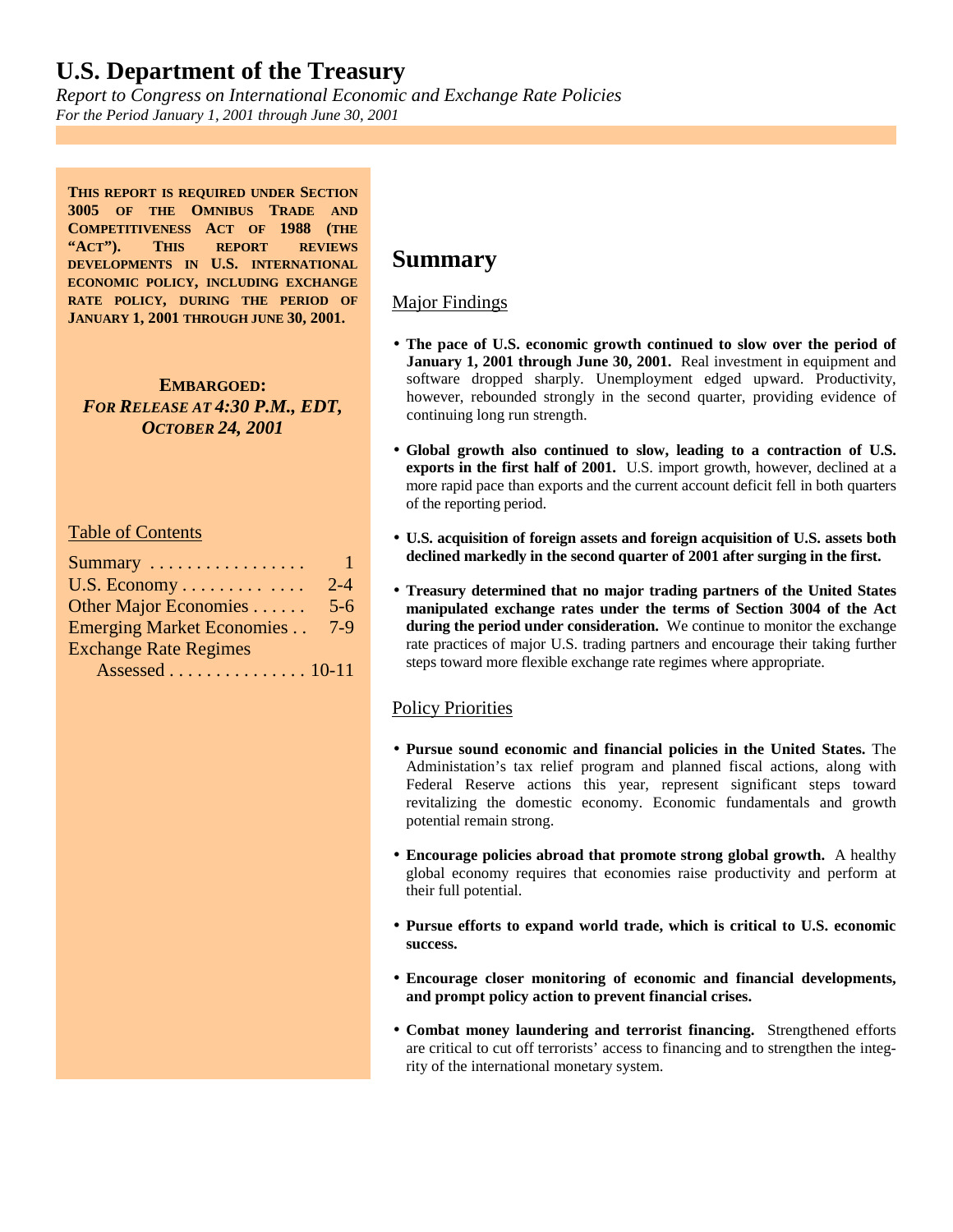*Report to Congress on International Economic and Exchange Rate Policies Reporting Period: For the Period January 1, 2001 through June 30, 2001*

#### *Page 2*

# **U.S. Economy**

Overview of the U.S. Economy

The U.S. economy has been slowing since the third quarter of 2000 and managed only a 1.3 percent annual rate of growth in the first quarter of 2001 and a 0.3 percent rate in the second, the slowest pace since the first quarter of 1993. Capital spending, particularly in the high-tech sector, has been one of the primary factors that has held growth down. Real investment in equipment and software dropped sharply in the second quarter for the third quarterly decline in a row, and investment in new structures fell as well.

The household sector has provided the main support to the economy. Consumer spending continued to rise in the second quarter, up at a favorable 2.5 percent annual rate (saar), and housing demand remained high due to low mortgage interest rates. Advanced tax refunds pumped roughly \$40 billion into the economy in the third quarter.

The weakness in the economy since the middle of last year has translated into reductions in employment. Private sector payroll jobs have declined by 150,000 through the first six months of the year, and the unemployment rate rose from 4.0 percent in December 2000, to 4.5 percent in June 2001. Manufacturing has borne the brunt of the employment decline, losing 592,000 jobs through the first six months of this year and nearly 800,000 since a recent peak in July 2000.

Core consumer inflation (excluding food and energy) rose at a 3.1 percent annual rate over the reporting period, and energy prices 11.3 percent. Energy prices have fallen in recent months and 12 month increases in core inflation have leveled off around a 2-3/4 percent rate. Productivity rebounded in the second quarter to a strong 2.1 percent rate, however, suggesting that despite cyclical influences, structural productivity is very sound. That increase was only slightly below the 2.4 percent trend rate of growth since 1995, a remarkable performance since productivity usually declines when business slows.

The Federal Reserve responded to the weakening economy, reducing interest rates six times in the first six months of this year, bringing the target for the federal funds rate down from 6.5 percent at the end of last year to 3.75 percent at the end of this reporting period.

### **U.S. Real Gross Domestic Product. 1997-2000**

*% change over previous quarter, SAAR*



**U.S. Civilan Unemployment Rate and Inflation Rate**





#### **U.S. Interest Rates**





*% of GDP (personal/gov't on left axis; national on right axis)*

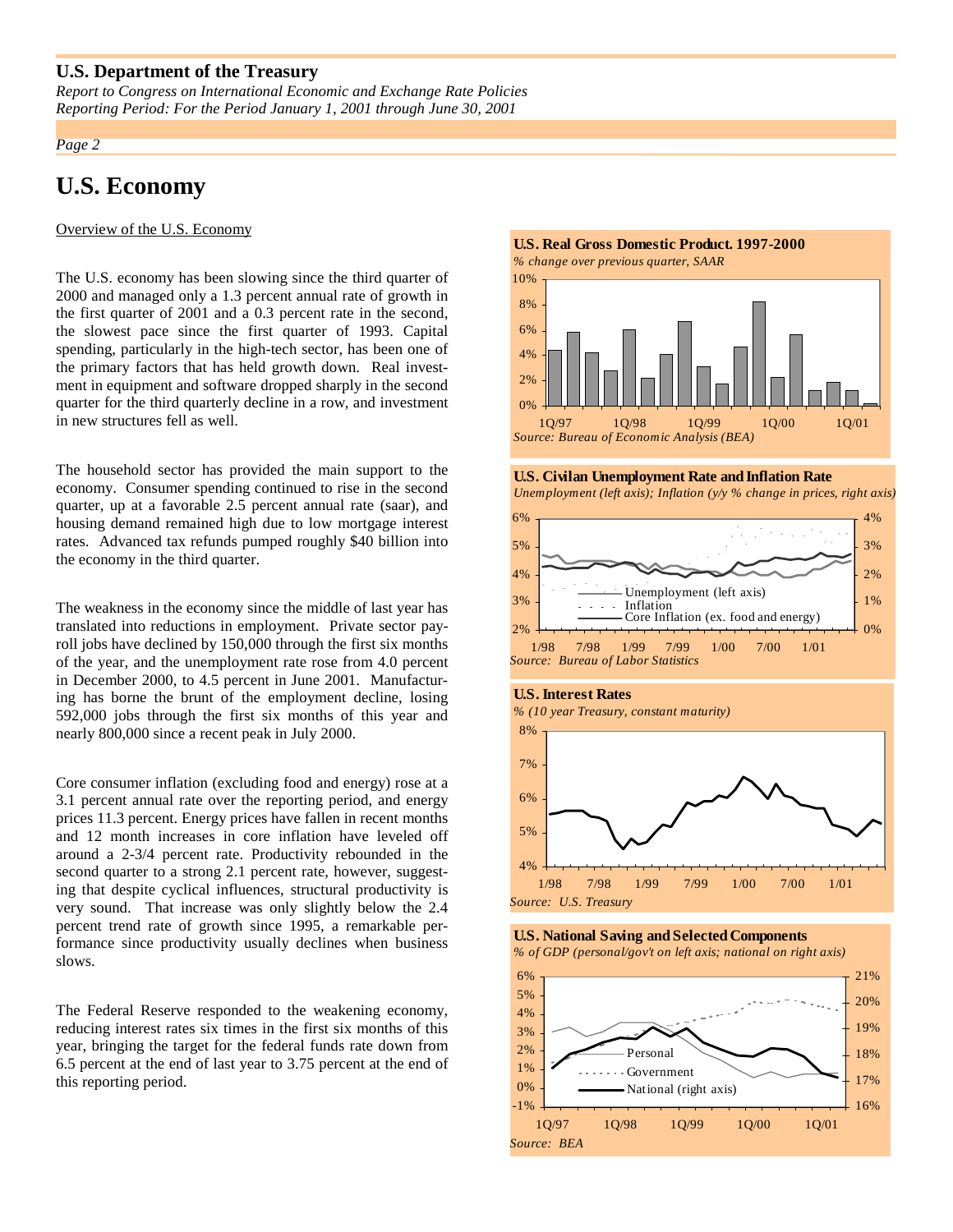*Report to Congress on International Economic and Exchange Rate Policies Reporting Period: For the Period January 1, 2001 through June 30, 2001*

*Page 3*

#### The Current Account

The deceleration in the U.S. economy has sharply curtailed imports, particularly that of capital goods, with a resulting reduction in the current account deficit. The current account deficit fell to \$447 billion (saar), or 4.4% of GDP, in the first quarter of 2001 and to \$426 billion, or 4.2 % of GDP, in the second quarter, compared with a deficit of \$465 billion, or 4.6 percent of GDP, in the fourth quarter of 2000. The decline was more than accounted for by the decline of the merchandise trade deficit from \$474 billion (saar) in the final quarter of 2000 to \$450 billion in the first quarter and \$431 billion in the second quarter of 2001.





#### **U.S. Trade in Goods and Services** *Billions of U.S. \$ (BOP basis, SAAR)*

| $P(0,0)$ of $\theta$ , $\theta$ ( $\theta$ of $\theta$ ) $\theta$ and $\theta$ |                |          |                |          |  |  |  |  |
|--------------------------------------------------------------------------------|----------------|----------|----------------|----------|--|--|--|--|
|                                                                                | <b>Exports</b> |          | <b>Imports</b> |          |  |  |  |  |
|                                                                                | Level          | Change   | Level          | Change   |  |  |  |  |
| 1Q/99                                                                          | 925.3          | $-8.7\%$ | 1,136.8        | 5.1%     |  |  |  |  |
| 2Q/99                                                                          | 936.7          | 5.0%     | 1,188.2        | 19.4%    |  |  |  |  |
| 3Q/99                                                                          | 966.4          | 13.3%    | 1,250.9        | 22.9%    |  |  |  |  |
| 4Q/99                                                                          | 1,001.1        | 15.2%    | 1,300.9        | 17.0%    |  |  |  |  |
| 1Q/00                                                                          | 1,029.0        | 11.6%    | 1,378.3        | 26.0%    |  |  |  |  |
| 2Q/00                                                                          | 1,063.3        | 14.0%    | 1,426.4        | 14.7%    |  |  |  |  |
| 3Q/00                                                                          | 1,090.0        | 10.4%    | 1,479.3        | 15.7%    |  |  |  |  |
| 4Q/00                                                                          | 1,080.5        | $-3.4%$  | 1,481.7        | 0.6%     |  |  |  |  |
| 1Q/01                                                                          | 1,077.2        | $-1.2%$  | 1,457.3        | $-6.4%$  |  |  |  |  |
| 20/01                                                                          | 1,042.3        | $-12.3%$ | 1,401.8        | $-14.4%$ |  |  |  |  |
|                                                                                |                |          |                |          |  |  |  |  |

*Source: Bureau of the Census*

| U.S. Bilateral Merchandise Trade Balances |                                         |         |         |        |         |         |  |
|-------------------------------------------|-----------------------------------------|---------|---------|--------|---------|---------|--|
|                                           | Billions of U.S. \$ (nsa, Census basis) |         |         | South  |         |         |  |
|                                           | China                                   | Japan   | Canada  | Mexico | America | EU      |  |
| 10/99                                     | $-13.6$                                 | $-16.3$ | $-6.8$  | $-5.7$ | 1.1     | $-5.6$  |  |
| 2Q/99                                     | $-15.7$                                 | $-17.2$ | $-6.8$  | $-6.5$ | $-3$    | $-10.6$ |  |
| 30/99                                     | $-20.1$                                 | $-19.4$ | $-9.4$  | $-6.3$ | $-2.5$  | $-13.8$ |  |
| 4Q/99                                     | $-19.3$                                 | $-20.4$ | $-9.4$  | $-4.2$ | $-1.7$  | $-13.3$ |  |
| 1O/00                                     | $-16.7$                                 | $-19.1$ | $-10.8$ | $-5.5$ | $-3.9$  | $-12.3$ |  |
| 20/00                                     | $-19.4$                                 | $-20.7$ | $-12.2$ | $-6.3$ | $-3.5$  | $-13.0$ |  |
| 30/00                                     | $-25.0$                                 | $-20.3$ | $-13.8$ | $-6.3$ | $-3.6$  | $-14.8$ |  |
| 40/00                                     | $-22.8$                                 | $-21.5$ | $-15.2$ | $-6.5$ | $-3.1$  | $-14.9$ |  |
| 1Q/01                                     | $-18.0$                                 | $-18.2$ | $-14.6$ | $-6.4$ | $-3.4$  | $-13.3$ |  |
| 2Q/01                                     | $-19.0$                                 | $-16.2$ | $-13.9$ | $-8.1$ | $-1.8$  | $-14.8$ |  |

*Source: Bureau of Economic Analysis, Bureau of the Census* 

The slowing global economy reduced U.S. exports over the first half of 2001 even as U.S. imports declined. Exports of goods and services (saar) were 3.5% lower, while imports were 5.4% lower, in the second quarter of 2001 than the final quarter of 2000. Imports of capital goods excluding automobiles (sa) declined 16.1 % from the final quarter of 2000 to the second quarter of 2001 while exports declined 9%.

U.S. net investment income payments (sa), \$3.7 billion in the first quarter of 2001 and \$4.2 billion in the second, are much smaller than the size of the U.S. net international investment position might suggest. This results from the higher rate of return that U.S. investors secure on their foreign assets relative to what foreigners secure on their U.S. assets. In particular, the net income on foreign direct investment is significantly positive even though the value of foreigners' direct investment in the United States exceeds that of U.S. residents abroad. In the first two quarters of 2001 the net income on direct investment (sa), at \$22.7 billion and \$23.1 billion, was significantly greater than it was in comparable quarters of 2000. This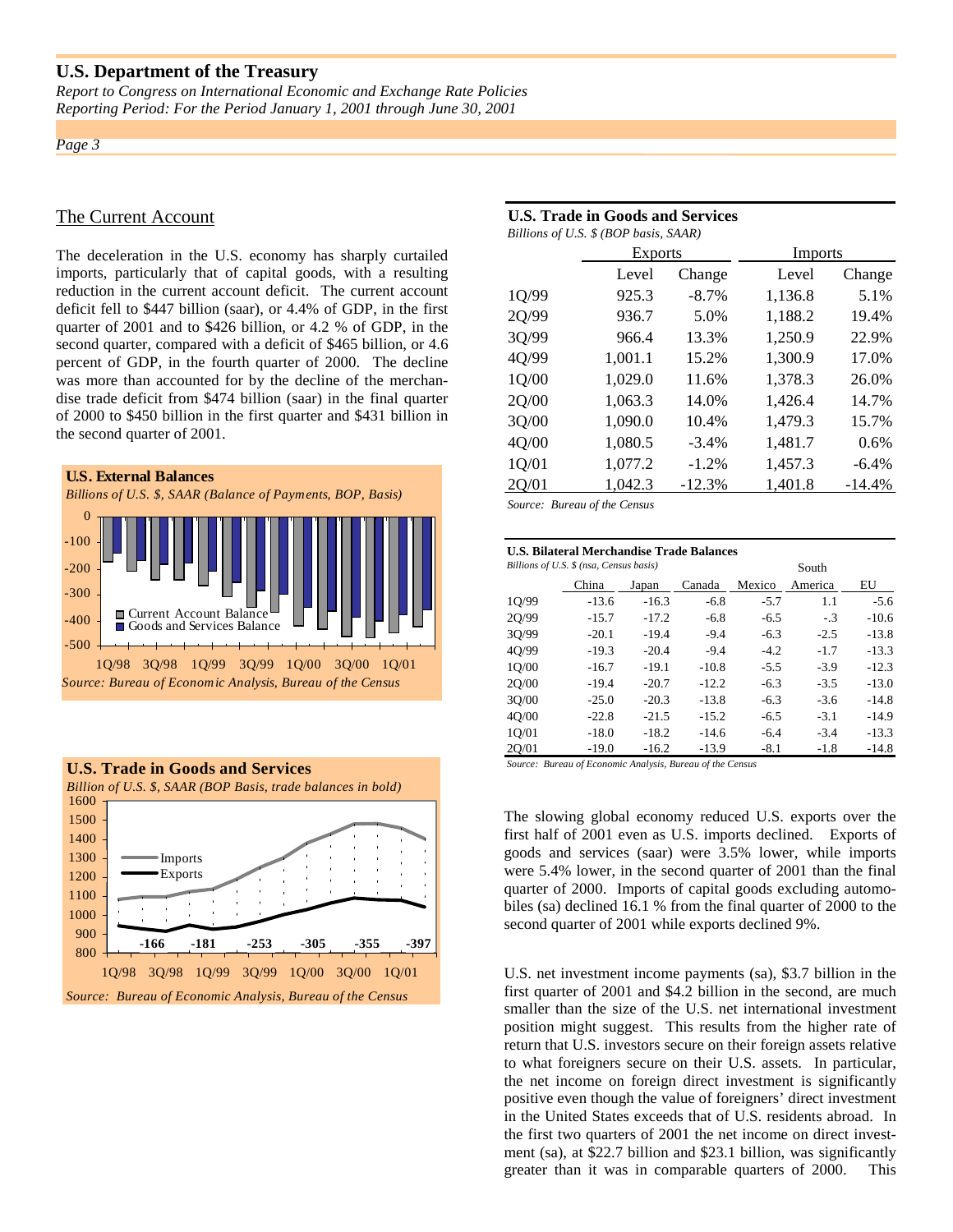*Report to Congress on International Economic and Exchange Rate Policies Reporting Period: For the Period January 1, 2001 through June 30, 2001*

#### *Page 4*

nearly offsets the net payments to foreign residents on U.S. Government assets (s.a.), which totaled \$26.1 billion in the first quarter of 2001 and \$25.6 billion in the second quarter.

#### Financial Flows:

U.S. residents' acquisition of foreign assets, and foreign investors' acquisition of U.S. assets declined markedly in the second quarter of 2001 after surging in the first quarter. Foreign direct investment flows (sa) to the United States fell to \$120 billion compared to \$127 billion in the first half and \$161 billion in the second half of 2000. Net U.S. foreign direct investment flows abroad (sa) were \$77 billion in the first half of 2001 compared to \$72 billion in the first half and \$81 billion in the second half of 2000.

After modest, \$0.7 billion, net purchases of Treasuries in the first quarter of 2001, non-official foreigners resumed their net sales to US residents in the second. Net sales, on the other hand, of non-Treasury securities remained very strong, nonofficial foreigners purchasing \$148.8 billion in the first quarter and \$132.7 billion in the second. These levels are significantly above the levels of corresponding quarters of 2000.

| <b>U.S. Financial Flows</b>                    |                    |           |                    |            |           |                    |           |            |                                |
|------------------------------------------------|--------------------|-----------|--------------------|------------|-----------|--------------------|-----------|------------|--------------------------------|
| Millions of U.S. $\$$ s.a.*.                   | O <sub>2</sub> /99 | 03/99     | O <sub>4</sub> /99 | O1/00      | O2/00     | O <sub>3</sub> /00 | O4/00     | O1/01      | O <sub>2</sub> /O <sub>1</sub> |
|                                                | 106.573            | 55.923    | 119,771            | 59,358     | 154.986   | 114.613            | 115.542   | 103.329    | 126,784                        |
|                                                | -1.371             | 57,678    | 108.664            | 124.897    | 36.560    | 100.258            | 98.114    | 194.696    | 35,909                         |
|                                                | $-98.984$          | $-55.970$ | $-29.610$          | $-102.802$ | $-69.130$ | $-47.714$          | $-69.135$ | $-92,602$  | $-34,807$                      |
|                                                | 97.613             | 113,648   | 138.274            | 227,699    | 105.690   | 147.972            | 167.249   | 287.298    | 70.716                         |
|                                                | -736               | 12.721    | 27,402             | 22,498     | 6.447     | 12.247             | $-3,573$  | 4.898      | $-22,430$                      |
|                                                | 98.349             | 100.927   | 110,872            | 205.201    | 99,243    | 135.725            | 170,822   | 282,400    | 93,146                         |
|                                                | $-6.936$           | $-2.808$  | $-21.890$          | $-63.659$  | 61.378    | $-20.057$          | $-28.209$ | $-102.899$ | 59,314                         |
|                                                | $-36,016$          | $-10,476$ | $-52.808$          | $-56.234$  | 7.455     | $-18.147$          | $-71.574$ | $-109.789$ | 9.191                          |
|                                                | 29,080             | 7.668     | 30.918             | $-7.425$   | 53,923    | $-1.910$           | 43,365    | 6.890      | 50,123                         |
|                                                | 114.880            | 1.053     | 32.997             | $-1.880$   | 57,048    | 34.412             | 45.637    | 11.532     | 31,561                         |
|                                                | $-36.474$          | $-49.750$ | $-30.631$          | $-38.388$  | $-33.346$ | $-41.634$          | $-39.070$ | $-40.940$  | $-35,602$                      |
| Foreign direct investment in the United States | 151.354            | 50,803    | 63.628             | 36,508     | 90,394    | 76,046             | 84,707    | 52,472     | 67,163                         |

*Source: Bureau of Economic Analysis*

*\** Details may not add to totals due to rounding.

\*\* Net private claims on foreigners by nonbanks plus net private U.S. purchases of foreign securities.

\*\*\*Net purchases of U.S. Treasury securities, net nonbank liabilities to foreigners, net purchases of gov't non-Treasury securities, and net U.S. currency flows.

#### **U.S. Exchange Rate Developments**

The January 1 - June 30, 2001 reporting period was characterized by sustained foreign investment flows into U.S. assets, notably corporate debt securities. This demand for U.S. assets was evident in an appreciation of the dollar against most other major currencies. The yen depreciated from around **¥**115 per dollar at the start of the period to over **¥**120 at the end of it, and the euro depreciated from \$0.94 to \$0.83. There was no foreign exchange market intervention in the major currencies during the period.

The Federal Reserve Board staff's broad nominal dollar index indicated that the dollar appreciated 3.5% on a trade-weighted basis during the period covered by this report, after a 3.6% appreciation in the second half of 2000. The real dollar appreciated 4.5% during the first half of 2001, after a 3.0% appreciation during the second half of 2000. Dollar movements have reflected continued foreign interest in investing in the United States, despite slowing economic activity.

During the reporting period, January 1, 2001 through June 30, 2001, G-7 Finance Ministers and Central Bank Governors

referred to exchange rates among the major currencies in two communiqués (February 22, 2001 and April 28, 2001), each time stating:

"We discussed developments in our exchange and financial markets. We reiterated our view that exchange rates among major currencies should reflect economic fundamentals. We will continue to monitor developments closely and to cooperate in exchange markets as appropriate."

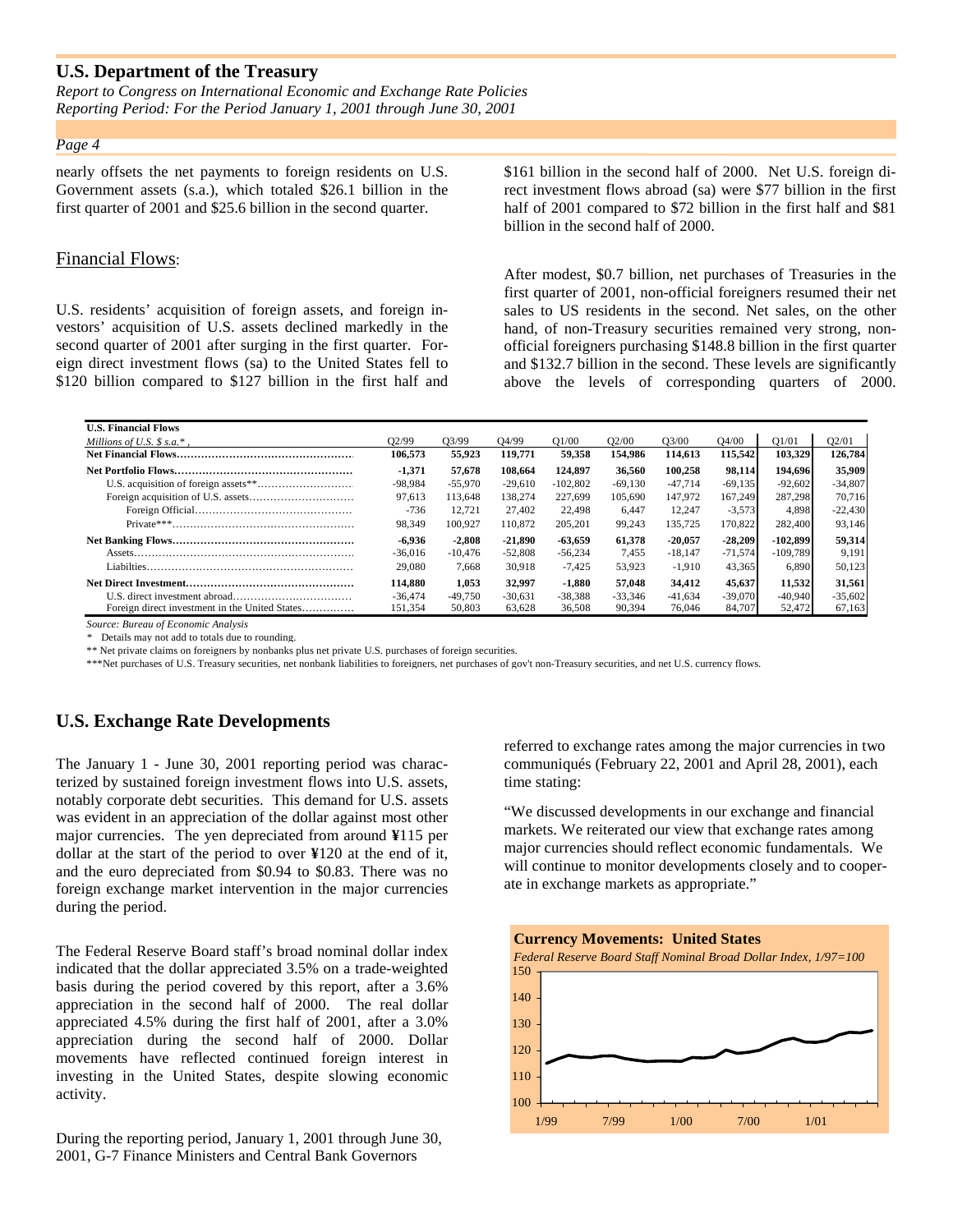*Report to Congress on International Economic and Exchange Rate Policies Reporting Period: For the Period January 1, 2001 through June 30, 2001*

*Page 5*

# **Economic and Currency Market Developments in Other Major Economies**

#### Overview of Other Major Economies

Economic activity in the major industrial countries weakened perceptibly in the first half of 2001, influenced by the slowdown in the U.S. economy, which began in the second half of 2000. The slowdown also reflected the continued weakness in Japan. In Europe, which experienced the best growth rate in a decade in 2000, the pace of activity slowed far more than expected and to a considerable degree in view of more potent global transmission effects than anticipated. On balance no major economy escaped the synchronous slowdown in the first half of 2001. Recent data indicate further weakening across all the major countries. With the slowing of activity, inflation pressures appeared to be contained in the major economies and indeed waned over the period, while deflationary pressures remained firmly entrenched in Japan. These developments permitted an overall easing of monetary conditions in the major countries led by the vigorous actions of the Federal Reserve. Foreign interest in acquiring U.S. assets remained strong throughout the period, reflecting the relative attraction of investment in the United States and major currencies depreciated modestly against the dollar.

**Euro Zone Countries.** Euroland's 3.4% growth last year was the best in 10 years. This year, aggregate growth will probably fall below 2%. Early confidence that the Euro Zone could withstand the effects of economic slowing in the rest of the world now seems overly optimistic. GDP growth was only 0.2% (saar) in the second quarter: Germany, Italy, and Belgium had negative growth; France and Spain had positive, but sharply lower, growth. The area-wide unemployment rate has reached 8.3%, a ten-year low, but slowing growth will likely reverse this in the second half of this year. Headline inflation spiked above 3% in the late spring from a combination of food price increases and continued high oil prices. Core price inflation edged just above 2%.



The expectation of relatively stronger growth in the Euro Area compared to the United States buoyed demand for the euro in the fourth quarter of 2000. This advance, however, peaked in the first two weeks of January and the euro experienced a general depreciation throughout the first two quarters of this year, as evidence accumulated of European vulnerability to the global slowdown. Last year, rising domestic demand and increasing oil prices generally offset the effect of a decline in the trade-weighted value of the euro, causing a deterioration of the current account. In the first half of 2001, however, falling import demand and lower oil prices offset weak exports and the current account recovered from –0.9% of GDP in the fourth quarter of 2000 to -0.4% of GDP in the second quarter of 2001.

The European Central Bank cut rates by 25 basis points in May. Euro Zone stock markets declined in the first half. The German DAX declined almost 6% and the French CAC almost 12%.

**United Kingdom.** U.K. growth is also slowing but was, in the second quarter of 2001, the strongest in the G-7 – at 1.8% (saar) after 2.6% in the first. Growth has been sustained by strong consumption, while the relative strength of sterling hampered the competitive position of the manufacturing sector. The current account deficit (sa) fell to 0.6% and 1.6% of GDP in the first and second quarters of 2001 from its 1.9% and 2.1% levels of the third and fourth quarter of 2000.

Labor market conditions remained generally tight during the period, particularly for skilled workers. The unemployment rate fell to 3.2% in June 2001, reaching at that time a 26-year low.

The benchmark inflation rate (retail prices excluding mortgage interest rates) was 2.4% y/y in June, up from December's 2.1% rate, but below the Bank of England's 2.5% target rate. In the first half of 2001, the BOE's Monetary Policy Committee made three 25 basis point reductions in its benchmark interest rate. This was due to greater concern about slowing growth and reduced concern about inflation.

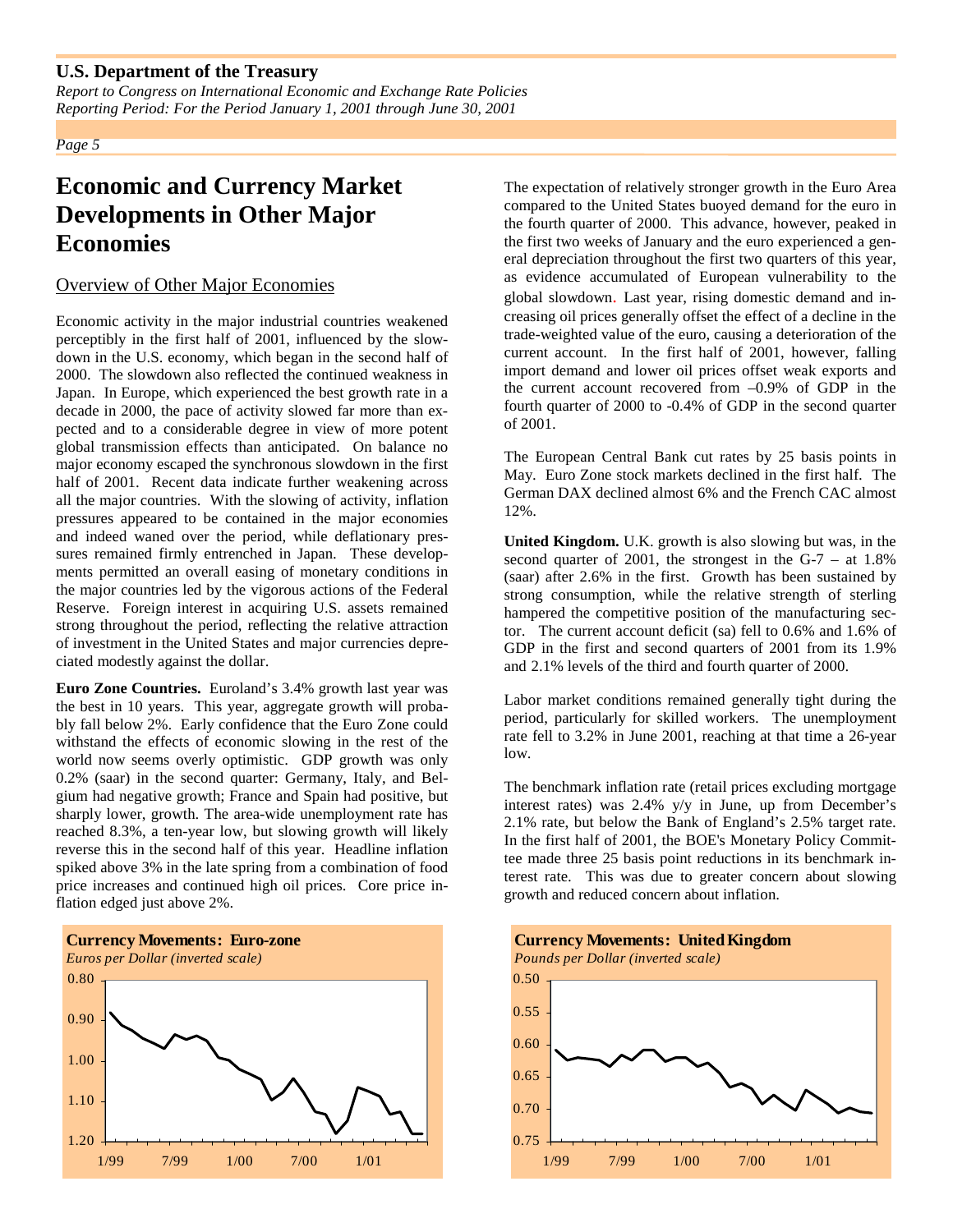*Report to Congress on International Economic and Exchange Rate Policies Reporting Period: For the Period January 1, 2001 through June 30, 2001*

#### *Page 6*

Sterling depreciated 5.9% against the dollar in the first half of 2001, following a 1.2% depreciation in the second half of 2000. In contrast to the movement against the dollar, sterling appreciated 4.2% in terms of the euro in the first half of 2001, following a 0.7% appreciation in the second half of 2000. The real trade-weighted value of the pound depreciated 0.6% in the first half of 2001 following a 0.9% appreciation in the second half of 2000.

**Japan.** The Japanese economy weakened in the first half of 2001, as the gradual recovery from the 1997-98 recession ran out of steam. Real GDP for the period was flat compared to the second half of 2000, as modest growth in real consumption spending was offset by declining net exports and weakening business investment. Recent data suggest that the economic weakness has deepened in the second half of the year: industrial production in July-August 2001 was down 3-1/2%



from its level in the second quarter, and data on producers' inventories suggest the inventory adjustment cycle could put further downward pressure on production in coming months. Deflationary pressures remained entrenched, with core consumer prices (excluding perishables) down 0.9% y/y in June 2001.

Japan needs continued progress in market-opening deregulation and structural reforms, especially in the financial sector, to raise its potential growth rate. The declining size of the work force due to Japan's aging population implies that rapid productivity gains will be needed in coming years to avoid a decline in living standards.

The yen depreciated by 7.4% against the dollar in nominal terms, 10.4% in real terms, and 6.1% in real trade-weighted terms, from December to June. Japan's current account surplus fell from a seasonally-adjusted ¥5.9 trillion (\$54 billion, or 2.3% of GDP) in the second half of 2000, to ¥5.1 trillion (\$42.0 billion, or 2.0% of GDP) in the first half of 2001. Japanese investors increased their holdings of foreign assets in the January-June period, recording net outflows of ¥5.1 trillion (\$42.7 billion), while foreign investors reduced their holdings of Japanese assets by ¥320 billion (\$2.7 billion). Japan's foreign exchange holdings increased by \$1.4 billion in the first half of 2001 after posting a \$17.3 billion increase in the second half of 2000.

**Canada.** Real GDP grew 1.5% (saar) during the first six months of 2001, slowing from 3.1% in the second half of 2000. The unemployment rate was 7.0%, up from 6.8% in December 2000, but still at a 24-year low. Consumer prices were up 3.3% through June 2001 compared with 3.2% in December. Short-term government bond rates have fallen while long-term government bond rates have been relatively flat during the six-month period. Because of reduced concerns about inflation and to support flagging growth, the Bank of Canada cut its benchmark policy rate 4 times for a total of 125 basis points in the first half of 2001.

The Canadian dollar depreciated 1.2% against the U.S. dollar



during the first half of 2001 following a 1.3% depreciation in the second half of 2000. The real trade weighted index of the Canadian dollar appreciated mildly in the twelve months to June 2001, falling 1.2% over the second half of 2000 and rising 1.7% over the first half of 2001.

Canada's overall current account surplus for the first half of 2001 was \$15.2 billion (sa) or 4.3% of GDP, up from 2.9% in the second half and 2.2% in the first half of 2000. Canada's surplus of goods and services with the United States fell slightly to \$32.2 billion in the first half of 2001 from \$32.8 billion in the second half of 2000.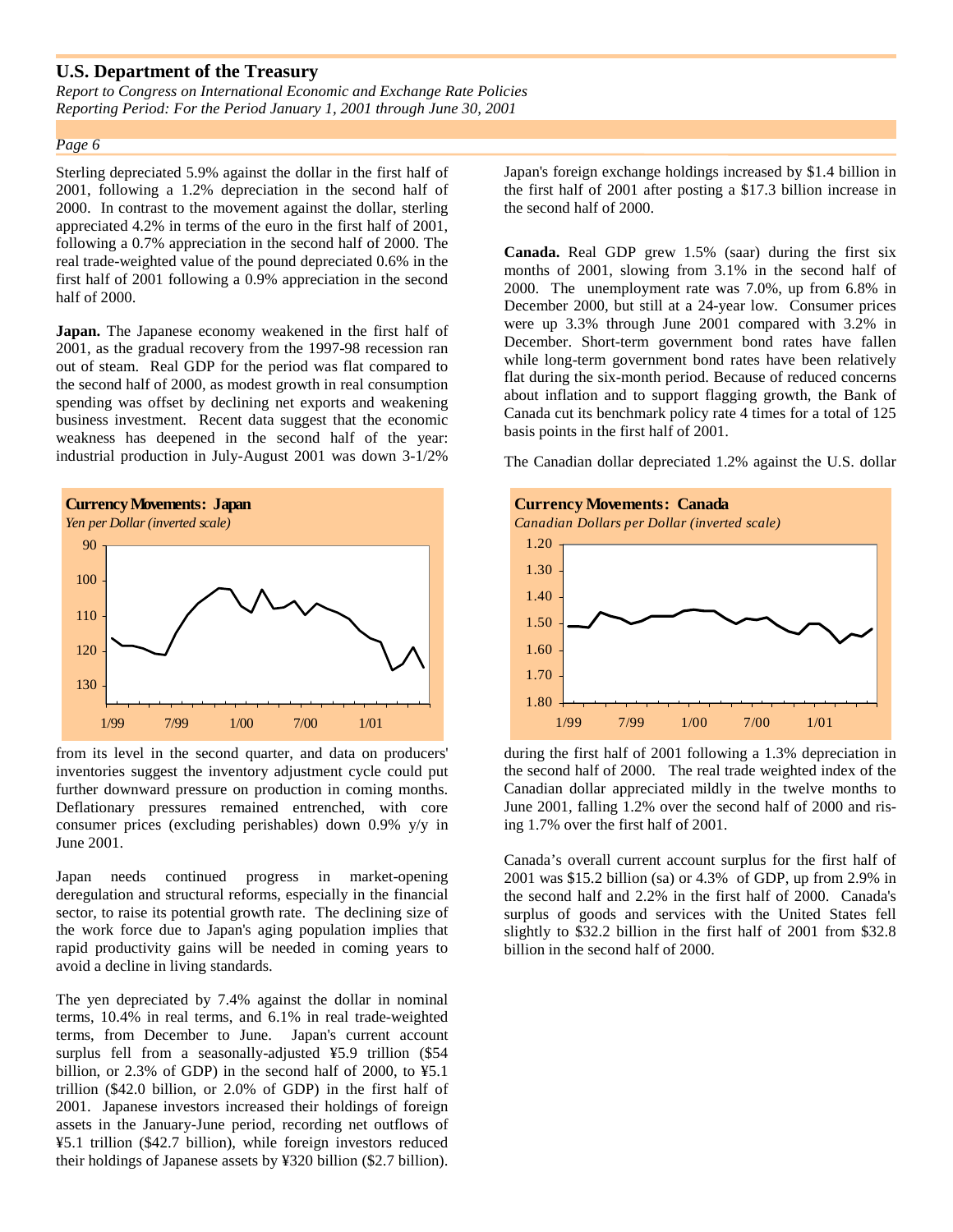*Report to Congress on International Economic and Exchange Rate Policies Reporting Period: For the Period January 1, 2001 through June 30, 2001*

*Page 7*

# **Economic and Currency Market Developments in Emerging Market Economies**

### Overview of Key Emerging Markets

Credit and liquidity spreads in the first half of 2001 continued a rise that began in the second half of 2000, although at a slower pace. Spreads rose as concerns over global growth began to materialize and the potential for credit events within emerging markets increased. The yield spread over U.S. Treasuries of JP Morgan's Emerging Market Bond Index Plus (EMBI+), after reaching 784 basis points at the end of the first quarter, remained 10 basis points higher at the end of 2Q/2001 compared to 4Q/2000. This increase was due, in part, to continued concerns about the sustainability of Argentina's public debt (roughly 20% of the EMBI+ total market capitalization) and the February crisis in Turkey.

As judged by issuance, emerging market financing strength was mixed. Bond issuance recovered strongly in 1Q and 2Q/2001. As a result, large emerging market borrowers such as Brazil and Mexico were able to cover over 90% of their financing needs for the entire year. On the other hand, equity and syndicated loan issuances were well off their respective 2000 levels and closer to 1998 levels, which were abnormally low due to the Asian and Russian crises.

On a positive note, emerging markets in Asia, Emerging Europe and the Middle East made progress in reducing their vulnerability to external shocks in 2001. Short-term debt declined by roughly \$40 billion to\$380 billion by the end of 2000. Meanwhile, reserves declined only \$20 billion to \$760 billion. Notably, Latin American emerging markets increased short-term debt \$10 billion to \$150 billion, while reserves remained constant at \$135 billion. This is largely attributable to Argentina and Brazil, whose end-2000 debt to reserve ratios increased from 180% to 190% and 120% to 130%, respectively.



| <b>Financial Developments in Emerging Markets</b> |       |         |         |         |        |        |  |  |  |
|---------------------------------------------------|-------|---------|---------|---------|--------|--------|--|--|--|
|                                                   | 1999  | 2000    | 30/00   | 4Q/00   | 1Q/01  | 2Q/01  |  |  |  |
| Issuance (US\$ bil.)                              | 163.6 | 216.4   | 50.3    | 50.3    | 42.2   | 48.1   |  |  |  |
| <b>Bonds</b>                                      | 82.4  | 80.5    | 21.1    | 9.4     | 26.8   | 27.7   |  |  |  |
| Equities                                          | 23.2  | 41.7    | 8.8     | 12.4    | 2.3    | 5.3    |  |  |  |
| Loans                                             | 58.1  | 94.2    | 20.4    | 28.5    | 13.1   | 15.2   |  |  |  |
| Secondary Bond Markets (bps)                      |       |         |         |         |        |        |  |  |  |
| $EMBI+$                                           | 703   | 756     | 677     | 756     | 784    | 766    |  |  |  |
| Asia                                              | 221   | 489     | 423     | 489     | 450    | 397    |  |  |  |
| Latin America                                     | 597   | 706     | 634     | 706     | 763    | 803    |  |  |  |
| Em. Europe                                        | 1.762 | 988     | 852     | 988     | 957    | 766    |  |  |  |
| Stock Market Returns (%)                          |       |         |         |         |        |        |  |  |  |
| <b>MSCI EM Free</b>                               | 6.4   | $-31.8$ | $-13.4$ | $-13.5$ | $-6.2$ | 3.1    |  |  |  |
| Asia                                              | 67.6  | $-42.5$ | $-22.3$ | $-17.3$ | $-0.1$ | $-1.6$ |  |  |  |
| Latin America                                     | 55.5  | $-18.4$ | -6      | $-8.5$  | $-3.5$ | 7.1    |  |  |  |
| Em. Eur./M. East                                  | 76.7  | $-23.4$ | $-3.9$  | $-14.3$ | $-22$  | 4.5    |  |  |  |





*Source: IMF, World Bank, OECD, BIS External Debt Tables*

Growth in much of the Latin America weakened during the first half of 2001, due to negative external and domestic shocks. Argentina experienced negative growth in the first half of the year and Brazil and Mexico's economies slowed considerably, the former due in part to its domestic energy crisis. The U.S. and global slowdown reduced demand for exports, particularly in Mexico, and uncertainty emanating from Argentina and elsewhere reduced investor appetite for risk, raising fears about reduced capital inflows. The current account deficit for the Latin American region widened as exports slowed and interest rates rose (though lower import demand mitigated this trend). Due to concerns about the economic outlook, investment inflows have declined. New Latin American emerging market issues in the first six months of 2001 were \$29 billion (not including the Argentine bond swap), down from \$38 billion in the first half of 2000, according to the IMF. External bond spreads, as measured by the Latin America EMBI+ index, widened 97 bps to 803 bps during the first half of the year. Weaker exports and capital inflows have put pressure on exchange rates for those countries with floating exchange rate regimes and on international reserves for countries with fixed regimes.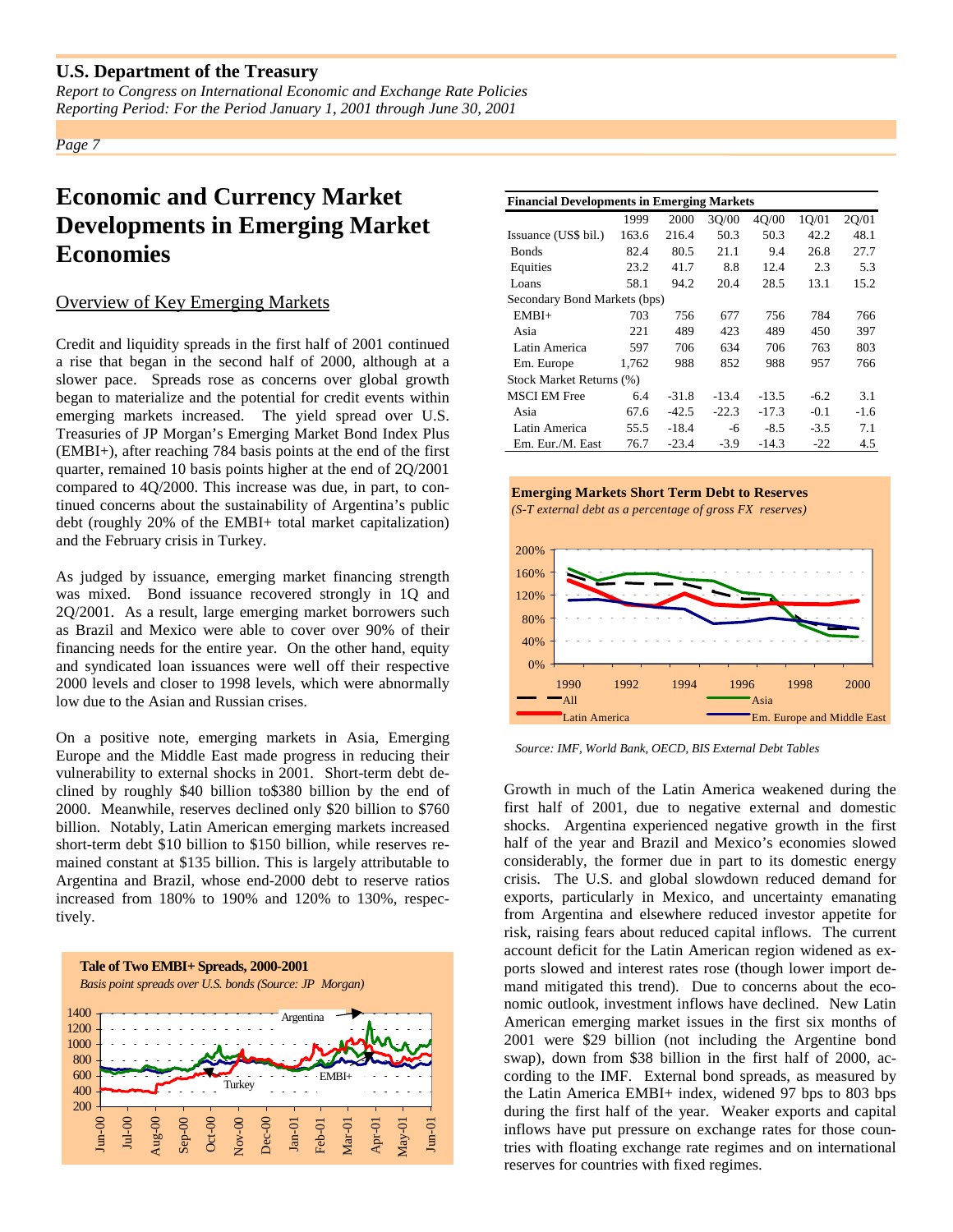*Report to Congress on International Economic and Exchange Rate Policies Reporting Period: For the Period January 1, 2001 through June 30, 2001*

#### *Page 8*

Weakening global demand, particularly for high tech goods, caused real GDP in Emerging Asia (outside of China) to decline by an average rate of negative 0.8% (saar) during the first two quarters of this year, compared to annual growth of 6.8% last year. While output slowed in China as well, it remained a regional engine of growth. Given the decline in growth and relatively low inflation rates, most countries sought to boost domestic demand through accommodative monetary and fiscal policies. In some countries, undercapitalized banking systems and over-leveraged corporate sectors hampered the transmission of monetary stimulus. However, due to the drop in external demand and supportive macroeconomic policies, current account surpluses and bilateral trade surpluses with the U.S. declined in most countries during the reporting period. Along with lower current account surpluses, a decline in capital inflows due to the weaker





**Currency Movements in Other Emerging Markets** *Domestic Currency Units per Dollar (inverted scale; 1/99=100)*





outlook and continued capital outflows put downward pressure on most currencies and/or holdings of international reserves.

#### Overview of Selected Countries

**Argentina**. The Argentine economy contracted 0.7% q/q (saar) in the first quarter of 2001 and grew  $1.1\%$  q/q (saar) in the second quarter, after contracting 0.5% in 2000. Unemployment rose to 16% by May 2001, up from 14.4% in October 2000. Consumer prices continued to fall on the back of depressed aggregate demand, registering a deflation rate of 0.7% y/y in the first half of 2001. On the plus side, exports grew 0.6% y/y in the first half of the year, with real exports growing at a 4% rate over the same period. Weak domestic demand resulted in import compression of 12.3% y/y in first half of 2001. Export growth together with a sharp import contraction led to a narrowing of \$0.7 billion in the current account deficit between 1H/2000 and 1H/2001.

Argentina maintains a currency board arrangement, with the Argentine peso pegged to the U.S. dollar at parity. Argentina's real effective exchange rate (REER) appreciated 4.8% during the first half of the year, due in large part to the decline of the Brazilian real. In the face of slippage on IMF targets, political turmoil and subsequent reshuffling at the Ministry of Economy, investors' confidence in the sustainability of public finances and government polices fell, increasing capital outflows. The spread on Argentina's component of the EMBI+ index widened 250 bps during the first half of the year to 1025 bps over U.S. Treasuries. Central Bank foreign exchange reserves fell \$4 billion during the same period, while bank deposits fell \$3 billion, or 3.5%.

**Brazil**. In the first half of 2001, the Brazilian economy slowed amid weak consumer demand, energy rationing, and continuing uncertainty about neighboring Argentina. Real GDP growth in  $1Q/2001$  was 0.4%  $q/q$  (saar) and 0.1% in  $2Q/2001$ , vs. 3.6%  $q/q$  (saar) in 4Q01. The trade balance in the first half of 2001 recorded a surplus of \$70 million as strong export performance was counterbalanced by substantial capital imports related to the emerging energy crisis. The current account deficit was \$13.3 billion in the first half of 2001, vs.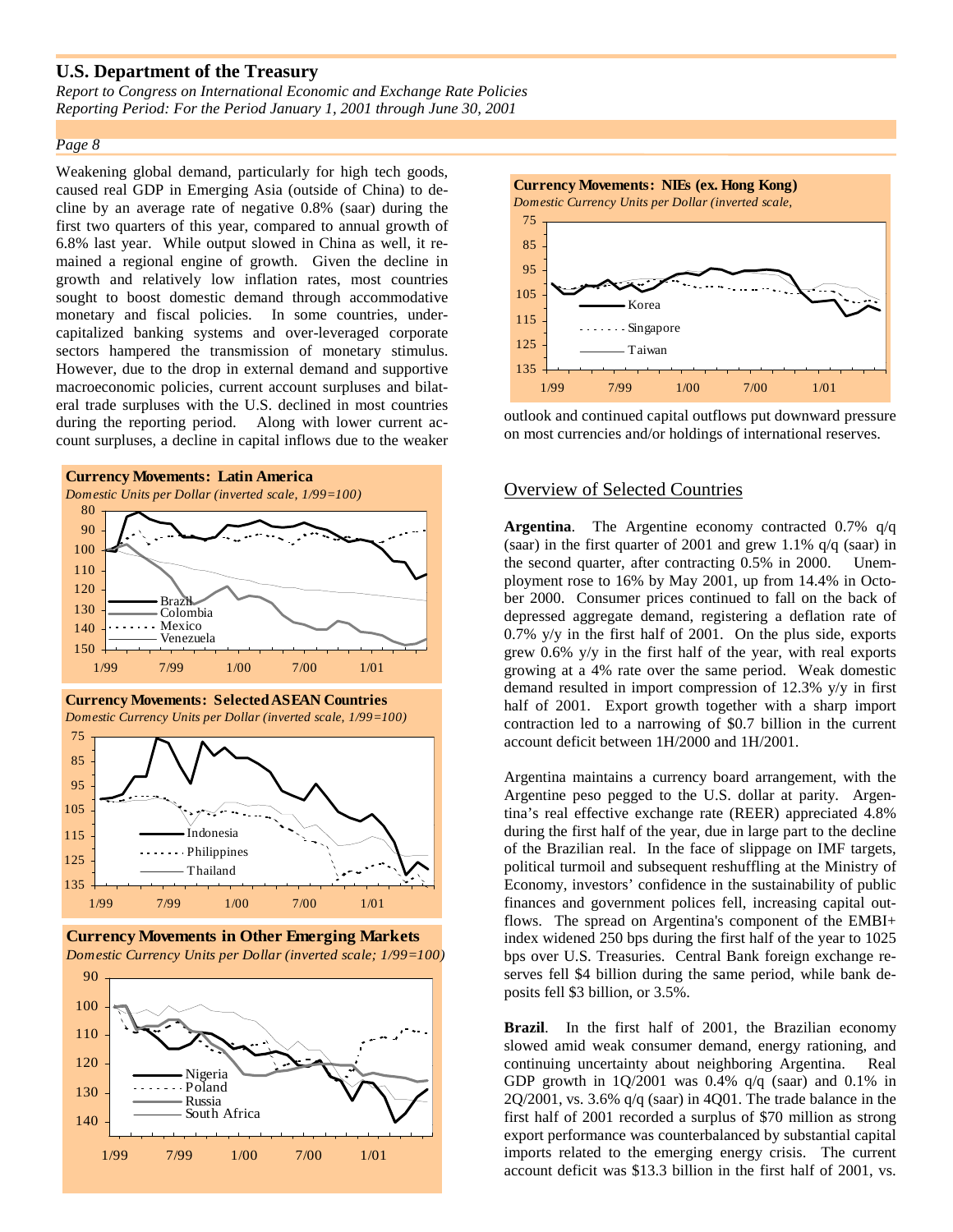*Report to Congress on International Economic and Exchange Rate Policies Reporting Period: For the Period January 1, 2001 through June 30, 2001*

#### *Page 9*

\$11.2 billion during the same period last year. FDI fell to \$9.8 billion in the first half of 2001 (74% of the current account), down from \$13.4 billion during the same period in 2000, and foreign investment was unable to meet Brazil's current account needs for the first time in several years.

The exchange rate largely floats although the Central Bank of Brazil (BCB) sporadically intervened to support the *real* both in the spot foreign exchange market and through sales of dollar-indexed Brazilian *real*-denominated debt during the first half of the year. In addition, in response to a depreciating *real* and rising inflationary pressures, the BCB began a gradual monetary tightening, raising its target overnight interest rate by 250 bps to 18.25% over the first half of the year. Nevertheless, the *real* continued to weaken in the first half of the year, depreciating 16% against the dollar (the REER depreciated 14%) amid concerns about high gross external financing needs, uncertainty in Argentina, and the domestic energy crisis. Net international reserves (excluding dollar-linked liabilities of the BCB) increased during the first half of the year by \$3 billion to \$34.1 billion, and from 56% of short-term external debt (residual maturity) to 61%. As a percent of M2, net reserves increased from 21.2% to 27.6% during the same period.

**Mexico.** Growth slowed to 1.9% y/y in 1Q/2001 and 0.0% y/y in  $2Q/2001$  (compared with 5.2% y/y in 4Q/2000). The U.S. slowdown lowered demand for Mexican exports during this period, though the impact on the trade balance was somewhat mitigated on the import side by lower domestic demand and the large imported component of exports. The current account deficit was unchanged at 1.3% of GDP in the first half of the year (vs. 1.3% of GDP in the first half of 2000), with foreign direct investment of \$6.8 billion covering 84% of the current account deficit. Capital inflows strengthened in the first half, as Mexico continued to distinguish itself as a safe haven among emerging market economies. The 2Q/2001 Citigroup purchase of Banamex, in particular, sent a strong positive signal to investors. This helped support the peso, which appreciated 6.2% against the U.S. dollar during the first half of this year to 9.04 pesos/\$, from 9.75 pesos/\$. The authorities let the exchange rate float relatively freely during this period. Mexico's REER appreciated 6.2% over the same period. Helped by low inflation numbers, the BOM eased monetary policy somewhat over the first half of 2001 to stimulate the economy Net international reserves rose \$5.2 billion during the first half of 2001 to \$40.8 billion. As a percent of M2, net reserves increased slightly from 13.8% to 14.3% during this time.

**Indonesia**. Growth slowed to 3.4% (year-on-year) during 1H/2001, from 4.8% in the previous half, due to a weakening of both external and internal demand. On the external side, lower world prices hurt oil and gas export revenues (down 17% in dollar terms) and weakening global demand hit non-oil exports (down 7%). Meanwhile, domestic demand weakened

due to political uncertainty and concerns about economic policy. The current account surplus was steady at about 4% of GDP (comparing 1H/2001 and 1H/2000); the U.S. bilateral trade deficit with Indonesia expanded slightly from \$3.6 billion to \$3.8 billion. Reduced export revenues and low real interest rates, along with concerns about political stability, economic policy and the investment climate all weighed on the rupiah, which depreciated 6.4% in real effective terms (and 16% against the dollar in nominal terms) over the reporting period.

Indonesia maintains a floating, though at times moderately managed, exchange rate regime. While the central bank raised short-term interest rates several times during the first half of 2001 to support the rupiah and contain inflation, rising prices led to a continued decline in real interest rates. During the first half of 2001, net international reserves increased slightly from \$17.8 billion to \$18.3 billion, rising as a percent of M2 from 23% to 26%. As a percent of short-term external debt (residual maturity), reserves climbed from 57% to about 60%. During the first half of 2001, to support the rupiah, and limit short-selling, the central bank tightened controls on capital outflows, mainly lending rupiah to non-residents. Indonesia has relatively few controls on capital inflows.

**Turkey**. Turkey suffered an economic crisis beginning in February 2001, following the liquidity and banking crises it experienced in November/December 2000. The economic crisis, which included a massive drop in foreign exchange reserves, led the Turkish authorities on February 22 to abandon their "crawling peg" exchange rate mechanism and move to a float of the Turkish Lira. This crisis and its subsequent effects have led to a 8.5% contraction in GNP for the first half of 2001 (compared to 6.1% growth in 2000), with Consumer Price Index inflation accelerating to 56% for the 12 months preceding the end of June 2001 (up from 39% for 2000). The crisis also led to high real interest rates and enormously increased public sector costs for restructuring the banking sector, and in turn the net public sector debt ballooned from 57% of GNP at end-2000 to an estimated 87% at end-2001. The Turkish Lira lost 45% of its value in nominal terms from its float to end-June, and roughly 6% in real terms.

To stabilize the economy and address the causes of the crisis, the Turkish authorities have implemented a strong program of macroeconomic and structural measures. To support this effort, the International Monetary Fund approved an augmentation of its financing for Turkey of \$8 billion, bringing its total financing for Turkey for the period 1999-2003 to \$19 billion. Through end-June 2001, nearly \$9 billion had been disbursed. The World Bank also agreed to make available \$2 billion in exceptional financing for Turkey in 2001, of which half had been disbursed by end-June 2001. These efforts have brought some greater stability to Turkey's financial markets, setting the stage for a recovery in output.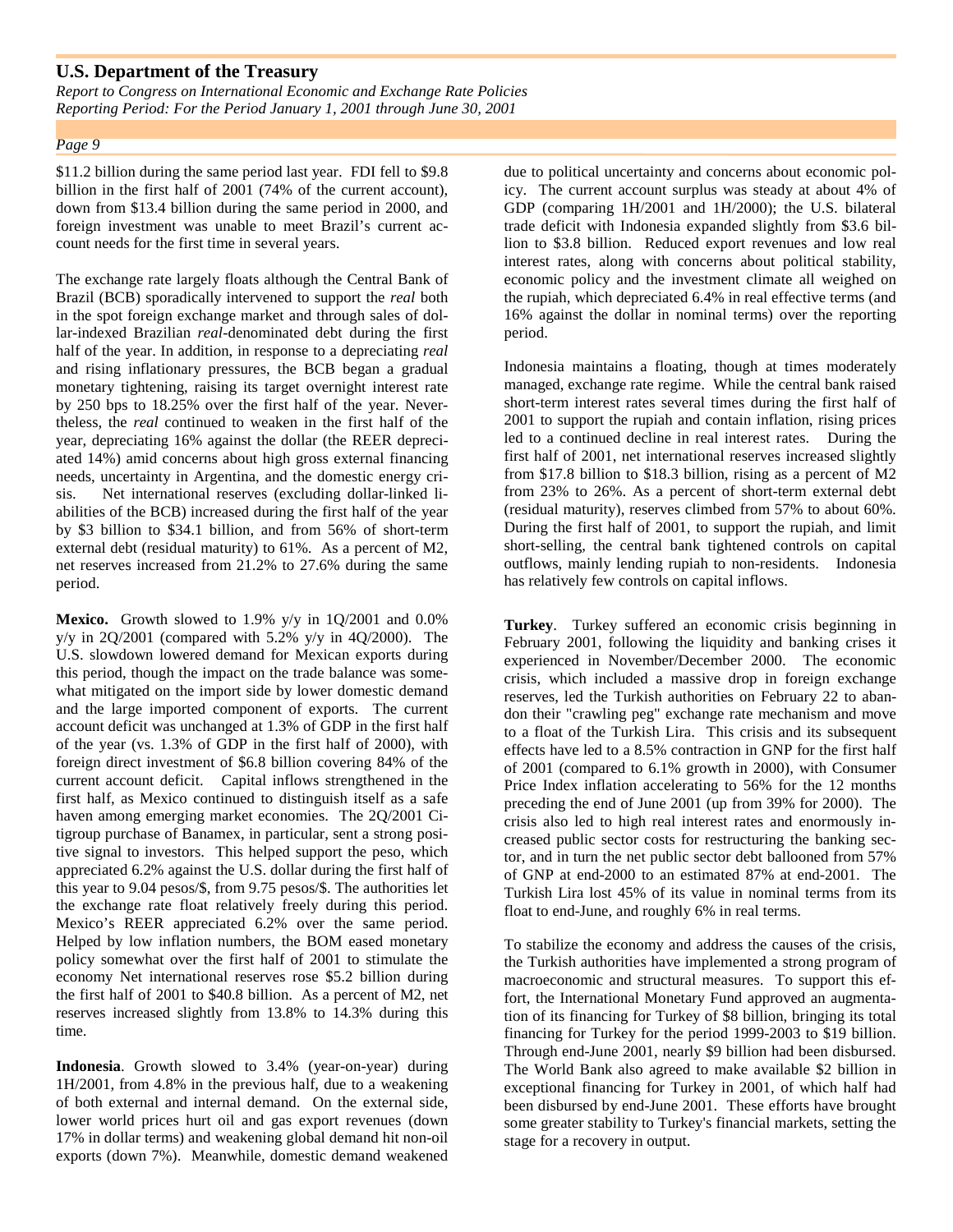*Report to Congress on International Economic and Exchange Rate Policies Reporting Period: For the Period January 1, 2001 through June 30, 2001*

#### *Page 10*

## **Exchange Rate Regimes Assessed**

#### Elements of Manipulation

Section 3004 of the Omnibus Trade and Competitiveness Act of 1988 requires the Treasury to analyze annually the exchange rate policies of foreign countries, in consultation with the IMF, and to consider whether countries manipulate the rate of exchange between their currency and the dollar for purposes of preventing effective balance of payments adjustments or gaining unfair competitive advantage in international trade. The Secretary of the Treasury is required to undertake negotiations with those manipulating countries that have material global current account surpluses and significant bilateral trade surpluses with the United States, unless there would be a serious detrimental impact on vital national economic and security interests.

• **Treasury undertook a broad review of the performance of major trading partners of the United Stated and concluded that no major trading partners of the United States manipulated exchange rates under the terms of Section 3004 of the Act during the period under consideration.**

In evaluating evidence of currency manipulation, Treasury looks at the following two factors:

- **Exchange Restrictions and Capital Controls.** Restrictive exchange regimes and capital controls can be a concern, particularly where the restrictions are designed to maintain a consistently undervalued exchange rate.
- **Exchange Rate Movements.** Large depreciations of exchange rates, if induced artificially rather than by market forces responding to fundamentals, could suggest an attempt to gain a competitive advantage in trade. Manipulation could also be reflected in the absence of a significant appreciation of the exchange rate when justified by fundamentals. Equilibrium real exchange rates, however, are determined by a number of factors and are therefore difficult to define.

#### Assessment

As the law requires, economies were examined as potential exchange rate manipulators if they had significant global current account surpluses and bilateral surpluses with the United States and maintained a fixed or actively managed exchange rate system during the reporting period. Detailed assessments are not provided for those economies where oil exports, with prices customarily denominated in dollars, clearly dominate total exports, and fluctuations in world oil prices produce at times wide swings in the trade and current account balances.

Five emerging market economies were reviewed in detail: Taiwan, China, Korea, Russia, and Malaysia.

**Taiwan.** Economic activity slowed substantially during the reporting period due to Taiwan's high reliance on IT exports and declining investor confidence associated with increasing signs of domestic banking problems and a continued deterioration in the traditional corporate sector. Real GDP fell 2.4% during in the second quarter of this year on a year-over-year basis, the first time real GDP fell over a 12-month period since 1975. During the reporting period Taiwan implemented increasingly accommodative monetary and fiscal policies to support domestic demand. Due to the sharp drop in domestic demand, the current account surplus rose to 5% of GDP during the reporting period compared to 1.6% during the same period last year. However, due to the sharp drop in exports to the United States, over the same period, Taiwan's bilateral trade surplus with the United States declined by \$0.7 billion to \$4.8 billion.

Taiwan maintains a floating, though heavily managed, exchange rate policy. During the reporting period, Taiwanese authorities, in the face of the sharp decline in growth and inflation, adopted a more accommodative monetary policy, showing less resistant to downward market pressures on the exchange rate. During the reporting period, the New Taiwan Dollar depreciated 4% against the U.S. dollar and 5.5% in real effective terms. Gross foreign exchange reserves rose by \$2.4 billion during the reporting period to \$109 billion, compared to a decline of \$7.1 billion in reserves during the last reporting period. As a percentage of M2, reserves rose from 18.7% to 19.6%. Reserves to short-term debt rose from about 425% to 470% during the reporting period. Taiwan maintains pervasive controls on both capital outflows and inflows**.**

**China**. China's real GDP growth in 1H/2001 was 7.9% y/y, virtually unchanged from 7.8% in 2H/2000 in spite of continued weakening of 1H/2001 export growth to 8.8% y/y due largely to the slowdown in global demand. Domestic demand strengthened as fixed capital investment and urban household incomes both showed accelerated growth supported by accommodative fiscal policies. As a result, the current account surplus for 2001 is expected to decline moderately from its level of 1.9% of GDP (\$20.5 billion) in 2000. China's merchandise trade surplus was \$8 billion in 1H/2001, down 34% y/y as imports continued to grow faster than exports. China's bilateral trade surplus with the United States was \$37 billion in 1H/2001, little changed from \$36 billion in 1H/2000 but down from \$47 billion in 2H/2000.

China implements a de facto currency peg to the dollar, which it has maintained within a tight band since 1995. However, given the strengthening dollar in 1H/2001, the Renminbi appreciated vis-à-vis the Japanese Yen and most other regional currencies. In real effective terms, the Renminbi showed virtually no change from August 2000 to February 2001. Gross foreign exchange reserves reached \$180 billion by June 2001, about 7 times short-term external debt on a residual maturity